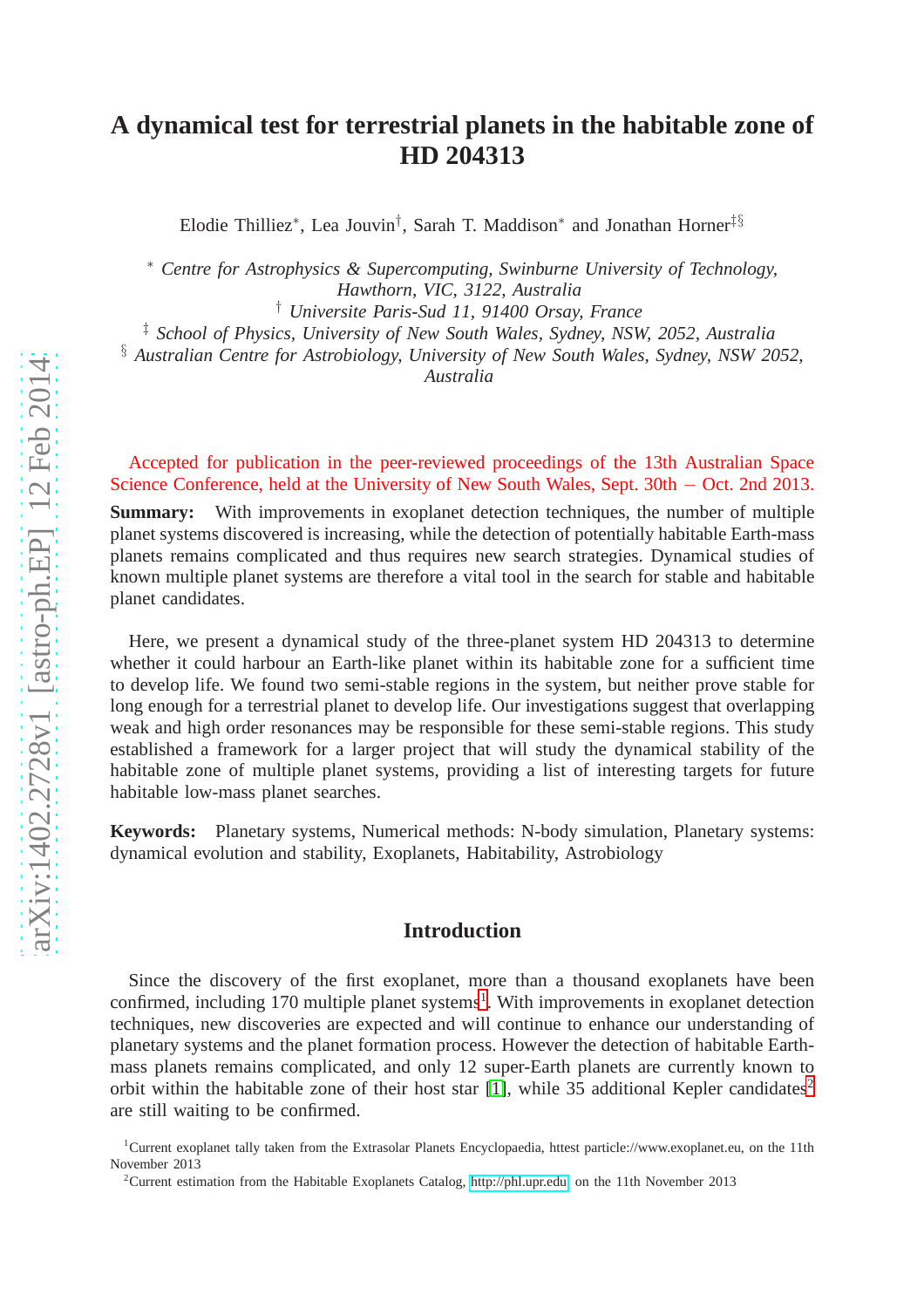The habitable zone (HZ) is defined as the region around a star where liquid water could be present on the surface of rocky planets [\[2\]](#page-10-1). The presence of liquid water on the surface depends on a broad range of parameters, such as the stellar incident energy, spectral distribution, radiative properties of the planetary atmosphere (absorption, diffusion, emission, clouds) and the reflectivity of its surface (albedo) [\[2\]](#page-10-1). Earth is the only habitable planet of which we currently know, and it appears that life took  $\sim 1$  Gyr to develop a significant atmospheric signature that would be detectable [\[3\]](#page-10-2). Using the Earth as a baseline, we will therefore work on the assumption that a planet would need to survive for at least 1 Gyr within a star's habitable zone to detect any life there. This therefore requires additional constraints to be placed on the orbit of the planet for it to be deemed detectably habitable - not only must it currently orbit within the habitable zone, but it must also maintain an orbit which is simultaneously dynamically stable and confined within the HZ (i.e. a small eccentricity) for this entire duration.

Dynamical studies thus play a crucial role in the hunt for habitable exoplanets, and the evaluation of the long-term stability of the HZ of known multiple exoplanet systems can help focus future observations. There are a number of examples in the literature of multiple planet systems which turn out to be dynamically unstable on short timescales. For example, the two planet system orbiting the catacylsmic variable HU Aquarii announced by [\[4\]](#page-10-3) was shown by [\[5\]](#page-10-4) and [\[6\]](#page-10-5) to be unstable on timescales of order  $10<sup>4</sup>$  years, strongly suggesting that the multiplanet system is not real or that the orbital parameters must be different from those reported in the literature. While numerical simulations have been commonly used and are necessary to understand the dynamics of multiple systems (e.g. [\[5\]](#page-10-4), [\[7\]](#page-10-6), [\[8\]](#page-10-7)), analytical stability criteria tools can be used to provide a quick assessment of the stable regions of a multiplanet system (e.g [\[9\]](#page-10-8), [\[10\]](#page-11-0)).

We aim to establish a new framework to systematically investigate the stability of HZs of multiple planetary systems. Firstly, the HZ of such systems must be located using atmospheric model criteria, and then a numerical search for dynamically stable regions within the HZ can be conducted. This requires the integration of the orbits of massless test particles randomly distributed inside the HZ. Once stable regions (where test particles survive at least 1 Gyr) are identified, we can then explore their long-term stability by (i) investigating their resonance state, and (ii) producing maps of their stability as a function of orbital elements by varying the stable test particles initial conditions around the stable known initial parameters. Finally, to ensure stability of a potential Earth-mass planets in these stable and habitable zones, numerical simulations must be run by substituting the stable test particles with Earth-mass planets.

In this paper we present a study of the dynamical stability of test particles in the habitable zone of the star HD 204313. Using the N-body integrator SWIFT [\[11\]](#page-11-1), we first isolate regions of stability within the habitable zone of HD 204313 using massless test particles. We then numerically investigate the long-term stability of test particles in the identified dynamically stable regions of the HZ and compare these locations with the stable regions derived using the analytical stability criteria of [\[9\]](#page-10-8). The paper is organized as follows: first, we describe the HD 204313 system, and the location of its habitable zone, in the following section. We then present the analytical and numerical methods used to investigate the stability of the system's habitable zone. We then report our findings in section 3 before discussing the potential origin of two identified semi-stable zones in section 4.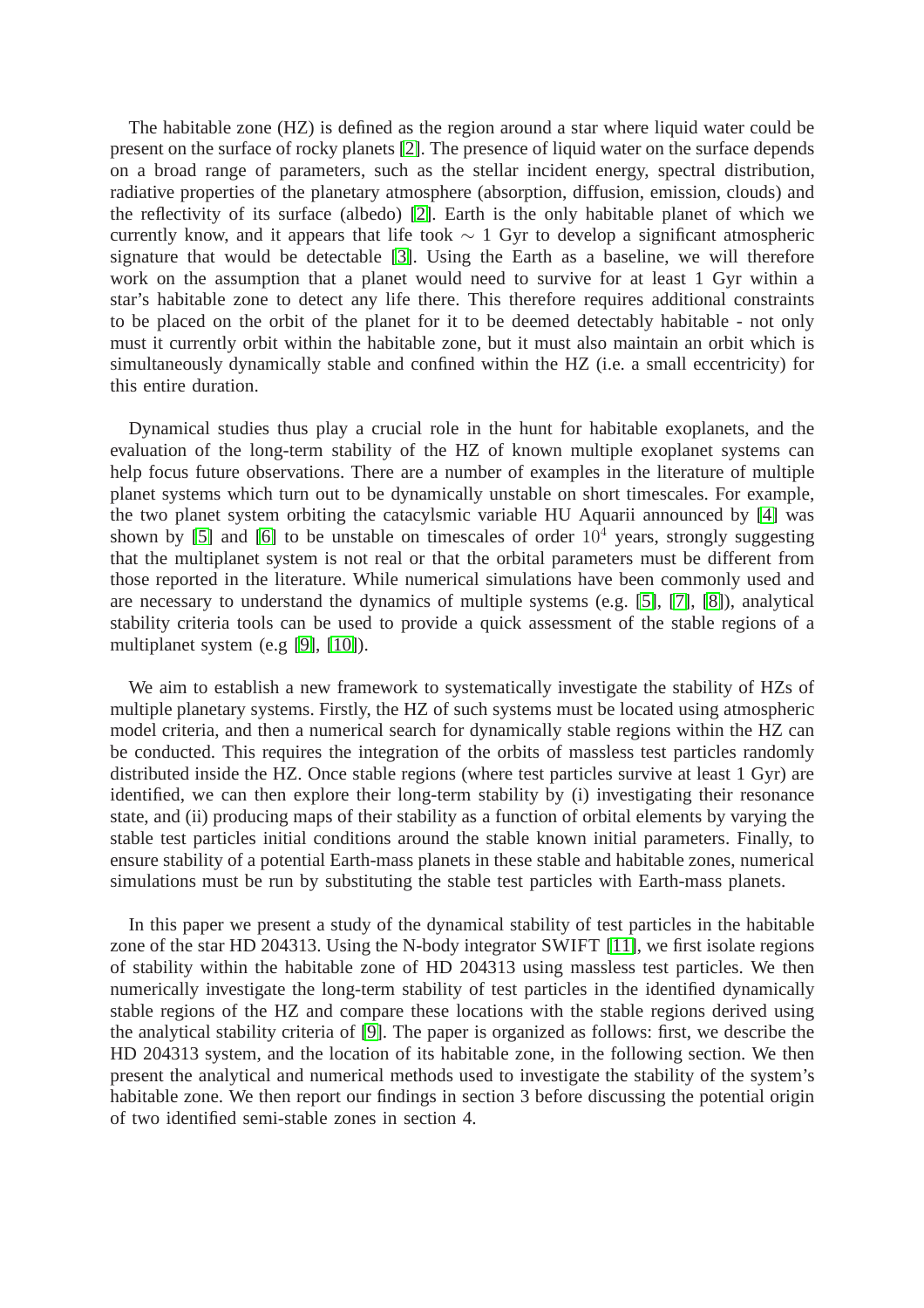# **The HD 204313 System and its Habitable Zone**

HD 204313 is a metal-rich Sun-like star of spectral type G5 [\[12\]](#page-11-2), with a mass of 1.02  $M_{\odot}$  and age of 7.2 Gyrs [\[13\]](#page-11-3). It has been the target of multiple radial velocity surveys and was observed by [\[14\]](#page-11-4) with the 2.7 m Smith telescope over 8 years to obtain Radial Velocity measurements and a stellar spectrum. Using the MOOG local thermodynamic equilibrium line analysis and spectral analysis program [\[15\]](#page-11-5), they determined the effective temperature,  $T_{eff}$ and by matching the abundances of the Fe I and Fe II lines, they determined the metallicity of HD 204313, [Fe/H]. The star's distance and absolute magnitude,  $m_V$ , were also derived by [\[14\]](#page-11-4) and all their stellar properties are summarized in Table [1.](#page-2-0)

<span id="page-2-0"></span>

| Property                            | Value             |  |  |  |  |  |  |
|-------------------------------------|-------------------|--|--|--|--|--|--|
| $\overline{\text{Spectral type}}^a$ | G5V               |  |  |  |  |  |  |
| $Age^b$                             | 7.2 Gyrs          |  |  |  |  |  |  |
| Mass <sup>b</sup>                   | 1.02 $M_{\odot}$  |  |  |  |  |  |  |
| <b>Distance</b>                     | $47.0 \pm 0.3$ pc |  |  |  |  |  |  |
| $T_{eff}$                           | 5760 $\pm$ 100 K  |  |  |  |  |  |  |
| $m_V$                               | $4.63 \pm 0.03$   |  |  |  |  |  |  |
| [Fe/H]                              | $0.24 \pm 0.06$   |  |  |  |  |  |  |
| $\it a$                             |                   |  |  |  |  |  |  |

*Table 1: Stellar properties for HD 204313 from [\[14\]](#page-11-4).*

 $<sup>b</sup>$  From [\[13\]](#page-11-3), maximum likelihood estimate.</sup>

This system is known to harbour at least three exoplanets: [\[16\]](#page-11-6) presented the discovery of HD 204313 b, a super-Jupiter planet ( $M\sin(i) \sim 3.5$  M<sub>J</sub>) with a period P ~ 5 years with the CORALIE Echelle spectrograph, while [\[17\]](#page-11-7) revealed an interior ( $P \sim 35$  days) Neptune-mass planet HD 204313 c with the HARPS spectrograph. [\[14\]](#page-11-4) simultaneously fitted the data from the CORALIE Echelle spectrograph in conjunction with their observations from the Harlan J. Smith Telescope at McDonald Observatory. The residuals from their fully generalised Lomb-Scargle periodogram for a one-planet model (HD 204313 b) showed significant peaks, notably around  $P \sim 2700$  days. By fitting an additional planet at this period, their fitting routine converged for an additional Jupiter-mass planet: HD 204313 d with mass  $M\sin(i) \sim 1.68$  $M_J$ , and a period of 2831 days. They did not include the planet HD 204313 c in their study since its radial velocity amplitude as detected by [\[17\]](#page-11-7) was below the sensitivity limit of their data, but that planet could be responsible for the remaining scatter in their two planet fit. We will be using the orbital parameters derived by [\[14\]](#page-11-4) for the two planets, HD 204313 b and d, in our study – see Table [2.](#page-3-0) Their best-fit orbits reveal that HD 204313 b and d are trapped in a mutual 3:2 mean-motion resonance (MMR). By performing further dynamical analysis, the authors found that outside this MMR, there is no stable configuration for these two planets, and that fine tuning of orbital elements of the two planets was required in order for this system to survive. Moreover they confirmed that adding the inner planet, HD 204313 c, to their dynamical analysis does not affect the behaviour of HD 204313 b and d.

As discussed earlier, the location of the HZ around a given star depends both on the nature of the star itself (parameters such as its luminosity and temperature) and the atmosphere of the planet in question (absorption, diffusion, albedo, emission efficiency and cloud coverage) [\[2\]](#page-10-1).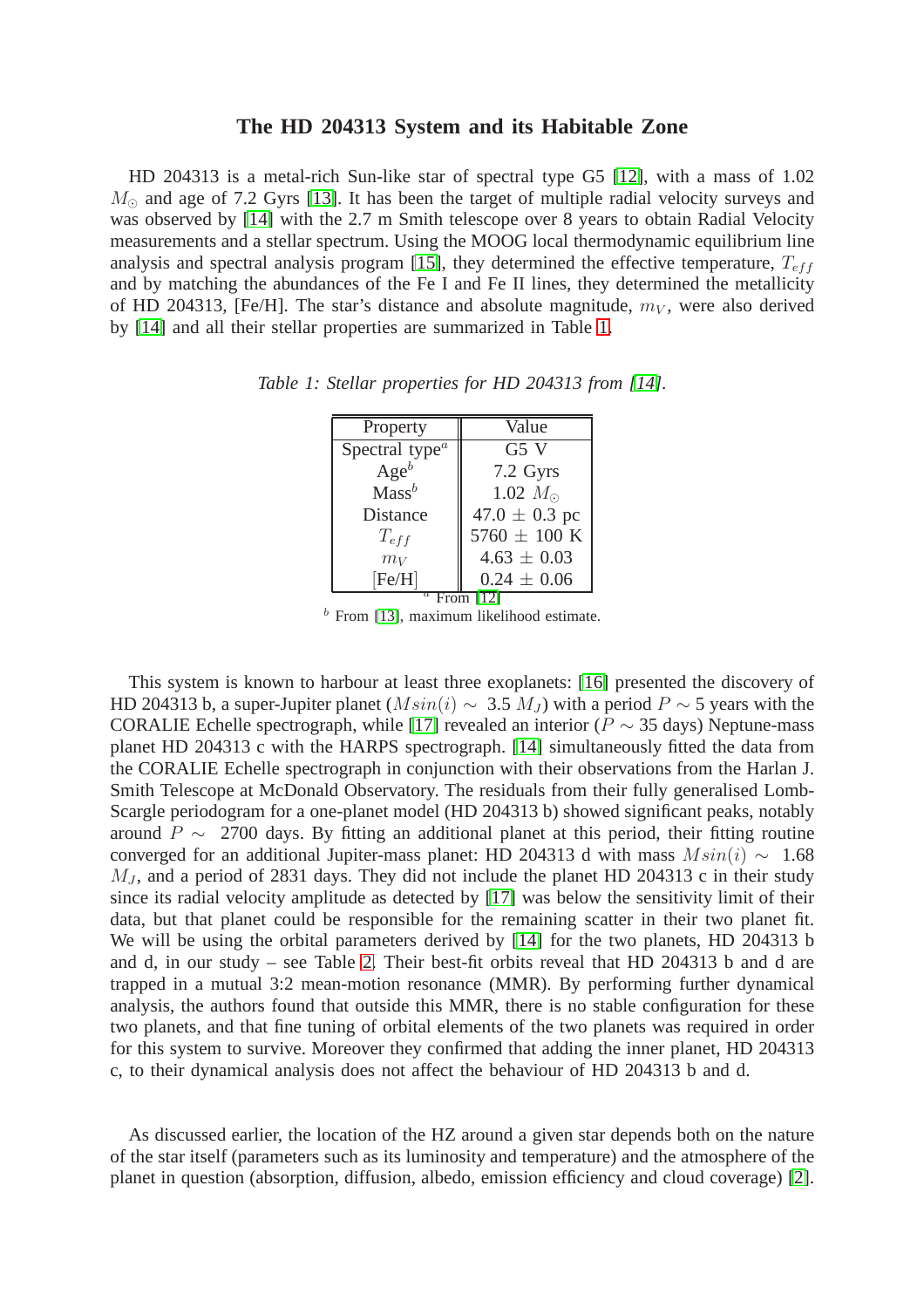Thus the location of the HZ is expected to migrate outward as the star evolves on the main sequence and its effective temperature and luminosity increase. Therefore the time available for a planet to develop life in its HZ depends on (i) the width of this zone and (ii) the lifetime of a star on its main sequence (which depends of the stellar mass and metallicity) [\[18\]](#page-11-8). There are several ways to define the inner and outer boundary of the HZ (as discussed in [\[19\]](#page-11-9), [\[20\]](#page-11-10), [\[18\]](#page-11-8) and [\[21\]](#page-11-11)). We select the inner boundary as the maximum distance from the star at which a 'runaway greenhouse effect' would lead to the evaporation of all surface water, while for the outer boundary we chose the 'maximum greenhouse effect', which defines the distance at which a cloud-free  $CO<sub>2</sub>$  atmosphere could maintain a surface temperature of 273 K.

To calculate the distance of these boundaries from the star, we followed the work of [\[22\]](#page-11-12), who express the effective flux received at the HZ boundaries,  $S_{eff}$ , as a quadratic function of the difference between the effective temperature of the star and that of the Sun,  $T_{eff} - T_{\odot}$ . The slope of this function is given by coefficients that depend on the boundary criteria of the HZ, with all coefficients for each boundary given in [\[22\]](#page-11-12). We selected the coefficients for a 'runaway greenhouse effect' as inner boundary and the coefficients for a 'maximum greenhouse effect' as an outer boundary. The ratio between the luminosity of the star and our Sun,  $L/L_{\odot}$ , is then deduced from its apparent visual magnitude,  $m_V$ , and from its distance to our Sun, D, in pc. Finally, the corresponding distance,  $d_{\rm HZ}$ , of the limits of the HZ is given by:  $1/2$ 

$$
d_{\rm HZ} = \left(\frac{1}{S_{eff}} \frac{L}{L_{\odot}}\right)^{1/2} \tag{1}
$$

Using the stellar parameters from Table [1,](#page-2-0) we find the HZ boundaries for HD 204313 at:

 $HZ_{inner}$  (runaway greenhouse) = 1.1 AU  $HZ_{outer}$  (maximum greenhouse) = 1.9 AU

# **Numerical and Analytic methods**

We expand on the work of [\[14\]](#page-11-4), who conducted a dynamical stability study of the HD 204313 system to constrain the orbital parameters of the two outer planets using the N-body dynamics package MERCURY [\[23\]](#page-11-13). Because of its negligible mass compared to the other two planets and its short period, HD 204313 c was found to have little impact on the system's dynamics: its Hill radius, which defines its zone of gravitational influence, is  $\sim 0.005$  AU which means that it is dynamically well separated from the two outer planets and the HZ, and therefore

| Elements               | HD 204313 $^a$ c    | HD 204313 b     | HD 204313 d     |
|------------------------|---------------------|-----------------|-----------------|
| $M\sin(i)$ $(M_J)$     | $0.054 \pm 0.005$   | $3.55 \pm 0.2$  | $1.68 \pm 0.3$  |
| $a$ (AU)               | $0.2103 \pm 0.0035$ | $3.04 \pm 0.06$ | $3.93 \pm 0.14$ |
| $\epsilon$             | $0.17 \pm 0.09$     | $0.23 \pm 0.04$ | $0.28 \pm 0.09$ |
| $P$ (days)             | $34.88 \pm 0.03$    | $1920 \pm 25$   | $2830 \pm 150$  |
| M <sup>o</sup>         |                     | $300 \pm 0.4$   | $137 \pm 2$     |
| $\omega$ ( $\degree$ ) |                     | $298 \pm 6$     | $247 \pm 16$    |

<span id="page-3-0"></span>*Table 2: Orbital parameters of HD 204313 planets from [\[14\]](#page-11-4)*

 $a$  From [\[17\]](#page-11-7).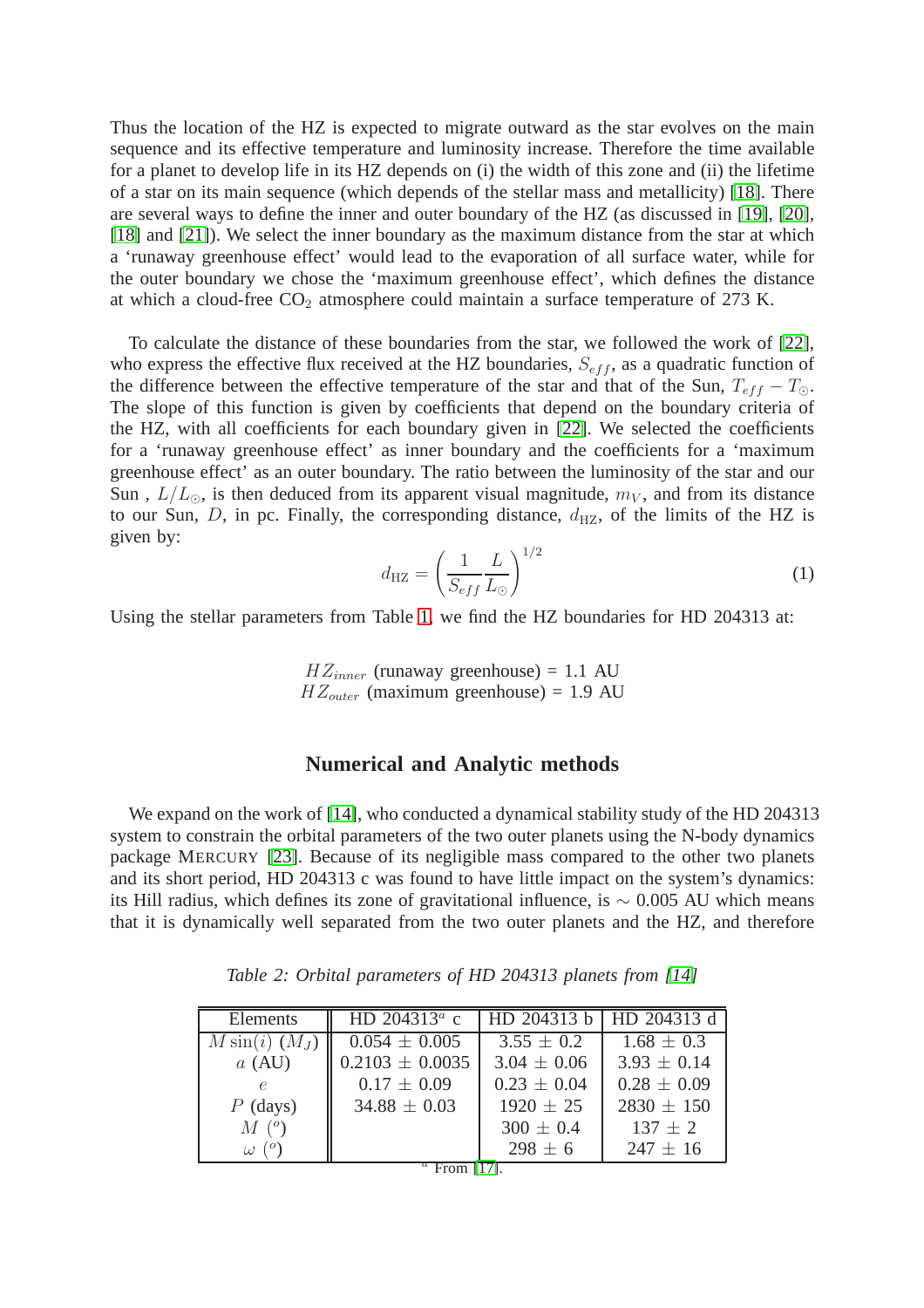does not significantly perturb them. As a result, those authors did not include that planet in their long-term simluations. In their study, the orbital parameters of HD 204313 b were kept fixed, while those of HD 204313 d were varied: the eccentricity, e, semi-major axis, a, longitude of periastron,  $\omega$ , and mean anomaly, M, of HD 204313 d were systematically varied by  $\pm$  3 $\sigma$  around their best fit values, with simulations run for a maximum 10<sup>8</sup> years. The orbits of the two giant planets are assumed to be coplanar. They derived two stability maps displaying the mean dynamical lifetime of the HD 204313 b and d planetary system as (i) a function of the initial semi-major axis and eccentricity of planet d, and (ii) as a function of the initial semimajor axis and longitude of periastron of planet d – see their Figure 5 [\[14\]](#page-11-4).

We used the SWIFT integration software package to numerically integrate the orbits of HD 204313 b and HD 204313 d over a similar duration  $(10^8 \text{ years})$ . We used the N-body symplectic RMVS integrator of SWIFT, a well-tested integrator first computed by [\[11\]](#page-11-1) which conserves the Hamiltonian during the integration and integrates close encounters between planets and test particles. Their goal was to model the orbit of short-period comets under the gravitational influence of all the Solar system's planets except Mercury. To ensure that SWIFT gives similar results to MERCURY, we repeated a subsample of the simulations of [\[14\]](#page-11-4) with SWIFT, selecting 13 simulations along the edge of the stable zone in both  $a, e$  and  $a, \omega$  space – see Table [3.](#page-4-0) We found that  $11/13$  of the simulations were stable for  $10^8$  years, with the

<span id="page-4-0"></span>*Table 3: Initial orbital parameters of HD 204313 d for the 13 simulations taken from [\[14\]](#page-11-4)* 

|                                                                                              |      |                                                                                                                                      |     |     |                 |     |     |                  | $Q^a$ |     |     |     | 13 <sup>a</sup> |
|----------------------------------------------------------------------------------------------|------|--------------------------------------------------------------------------------------------------------------------------------------|-----|-----|-----------------|-----|-----|------------------|-------|-----|-----|-----|-----------------|
| $a$ (AU)   3.90   3.93   3.93   3.98   3.98   3.98   3.98   3.98   4.01   4.01   4.01   4.01 |      |                                                                                                                                      |     |     |                 |     |     |                  |       |     |     |     | 4.07            |
|                                                                                              | 0.41 | $\vert 0.12 \vert 0.3 \vert 0.05 \vert 0.05 \vert 0.12 \vert 0.12 \vert 0.30 \vert 0.05 \vert 0.05 \vert 0.24 \vert 0.24 \vert 0.21$ |     |     |                 |     |     |                  |       |     |     |     |                 |
| $\omega$ ( $^{\circ}$ )                                                                      | 292  | 256                                                                                                                                  | 283 |     | 238 247 247 256 |     |     | 292 238          |       | 247 | 283 | 292 | 274             |
| $M({}^o)$                                                                                    |      |                                                                                                                                      |     | 137 | 137 I           | 137 | 137 | 137 <sub>1</sub> | 137   |     |     |     |                 |

|  |  |  |  |  | <sup>a</sup> Models 9 and 13 were found to be unstable. |  |
|--|--|--|--|--|---------------------------------------------------------|--|

two unstable models originating at the extreme edge of the stability zone of [\[14\]](#page-11-4) (see their Figure 5). Given that MERCURY and SWIFT do not handle close encounters in exactly the same manner, it is not surprising to see some differences for critical cases. Whilst MERCURY treats a close encounter between a planet and test particle by switching from a sympletic integrator to a classic Bulirsch−Stoer integrator to ensure the precision set by the user is reached, SWIFT treats the close encounter using the same symplectic RMVS integrator but switching to the planet as the barycenter of the system instead of the star during the encounter.

Using these 11 stable models, we investigated the system's suitability for harboring additional stable bodies by randomly distributing 2000 massless test particles in the HZ of HD 204313 and integrating for  $10^8$  years. The test particles had initial eccentricities  $e_{TP}$ ranging from 0.0 to 0.3, inclinations  $i_{TP}$  of 0 degrees, and random values of longitude of periastron,  $\omega_{TP}$ , and mean anomaly,  $M_{TP}$ . The outcome of these simulations allowed us to identify stable regions within the HZ. We then inspected the long-term stability of these zones by determining the resonance state of the stable particles, and produced maps of the test particle lifetimes as a function of their initial orbital elements. To create these maps, we ran additional simulations with test particle orbital elements ( $a_{TP}, e_{TP}, \omega_{TP}, M_{TP}$ ) distributed over a specific range of values: we examined 51 values of  $a_{TP}$  in a radius of 0.6 AU around the stable zone; 51 values of  $e_{TP}$  between 0.0–0.3 for each  $a_{TP}$ ; 19 values of  $\omega_{TP}$  between 0.0–360° for each  $e_{TP}$  value and 19 values of  $M_{TP}$  between 0.0–360° for each  $\omega_{TP}$  value. Thus more than  $10<sup>6</sup>$  test particles with unique initial conditions were generated to derive a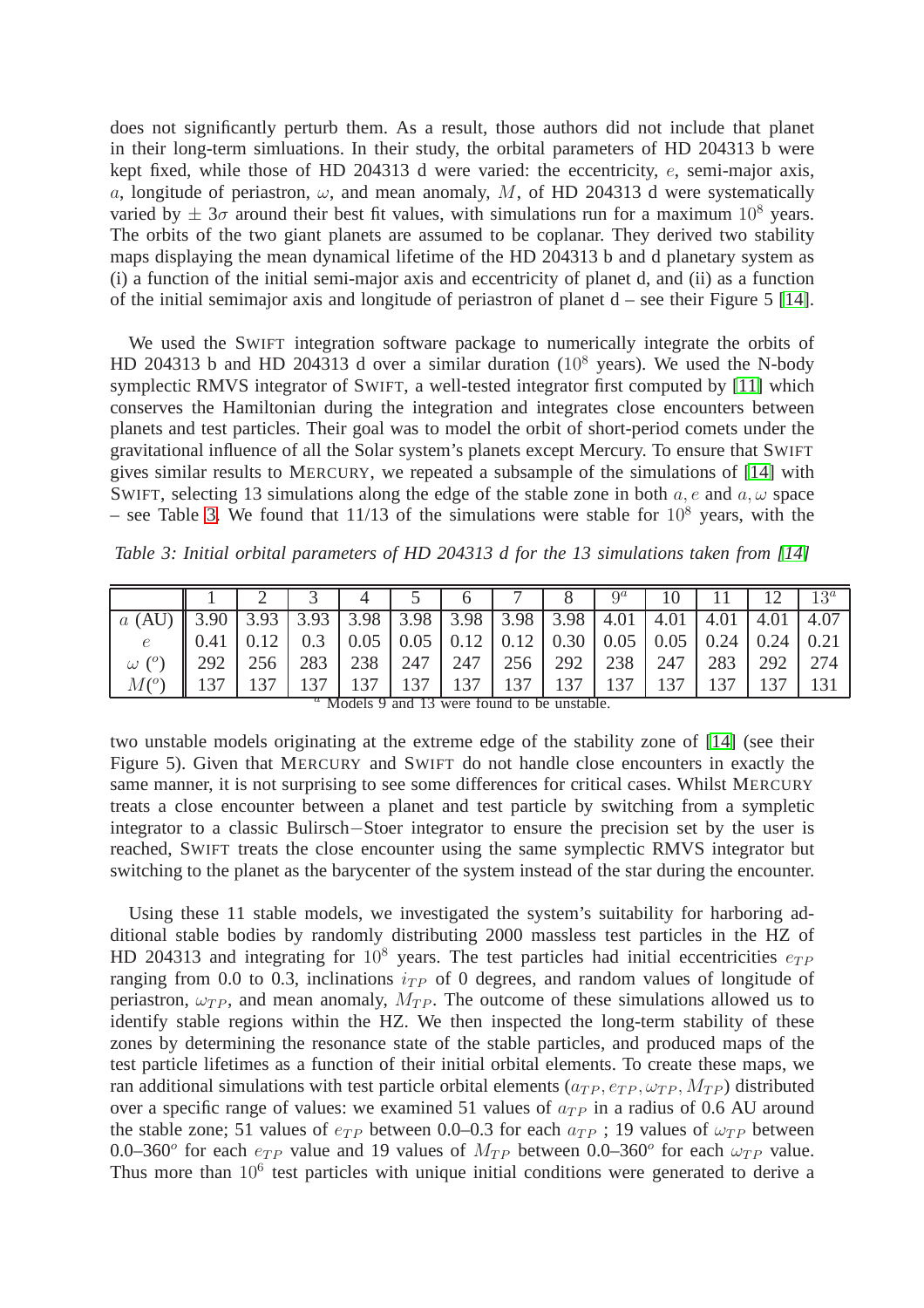high resolution stability map as a function of orbital elements inside the HZ.

By following this method, the numerical simulations can provide a complete picture of the stability state of test particles in the HZ. However, to ensure no dependence on exact initial conditions, this method requires a large number of simulations  $(10^6 \text{ in our experiment})$ . Analytical criteria are another way to quickly appraise the location of stable regions. By generalizing the resonance overlap criterion for the onset of stochastic behaviour in the planar circular restricted three-body problem from [\[24\]](#page-11-14) to multiplanetary systems, [\[9\]](#page-10-8) provide analytical expressions that can put constraints on the location of stable zones. Their criterion is based on that the fact that if the orbits of planets in a multiplanetary system cross and are not protected by some resonant mechanism, this could lead to the planets in the system colliding with one another, or being ejected from the system as a result of their mutual interactions. More precisely, around each planet j exists a region of instability,  $\delta_j$ , where a close encounter with another body will perturb the dynamics enough to lead to chaotic diffusion of the eccentricity and semi-major axis, resulting in either collision or escape. The width of this region depends on the mass,  $m$ , eccentricity,  $e$ , and semi-major axis,  $a$ , of the planet, and on the mass of the encountering body. In our case, we will apply this criterion of the two planets HD 204313 b and HD 204313 d encountering an Earth-mass planet. Thus  $\delta_i$ is given by [\[9\]](#page-10-8):

$$
\delta_j = 1.57 \times a(j) \times \left( \left( \frac{m(j)}{m_{star}} \right)^{2/7} + \left( \frac{m_{earth}}{m_{star}} \right)^{2/7} \right). \tag{2}
$$

In the simple case of a planet  $j$  on a circular orbit, as long as no other bodies enter the region  $a_j \pm \delta_j$  around the planet, the bodies will be stable with respect to planet j. For eccentric planets such as HD 204313 b and d, this region is extended to  $q_j - \delta_j$  and  $Q_j + \delta_j$ , where  $q_j$  is the periastron and  $Q_j$  the apastron of planet. We use the expressions derived by [\[9\]](#page-10-8) to assess the position of the interior and exterior limit of the unstable zone around HD 204313 b and d, and compare it to the stability zone of our test particles in the HZ from our numerical simulations.

#### **Results & Discussion**

In each of our simulations, all of the test particles were removed from the HZ on timescales far shorter than the maximum possible run time  $(10^8 \text{ years})$ . As a result, the integrations were terminated when the final test particle was removed - and so no simulation actually completed its full 100 million year run time. Figure [1](#page-6-0) shows the time evolution of the semi-major axis, a, for the test particles and the two planets for the longest lasting model in which the final test particle was ejected after a period of  $\sim 9 \times 10^6$  years (model 4 in Table [3\)](#page-4-0). In all other models, the time at which the final test particle was removed was always significantly shorter. Figure [2](#page-6-1) zooms into the HZ region of model 4, in which it is apparent that all test particles in the HZ are rapidly removed by the gravitational influence of the two outer giant planets, aside from two areas located around  $a \sim 1.5$  AU and  $a \sim 1.4$  AU. We observed the same stable regions in each of our 11 simulations, and those regions were always located at the same distance from the central star. We therefore carried out a more detailed investigation in order to determine why test particles in these two regions displayed semi-stable behaviour across our entire suite of simulations.

One potential explanation for the behaviour is resonance trapping (e.g. [\[25\]](#page-11-15)), and so we examined the potential mean motion resonances (MMR) located between 1.4 and 1.6 AU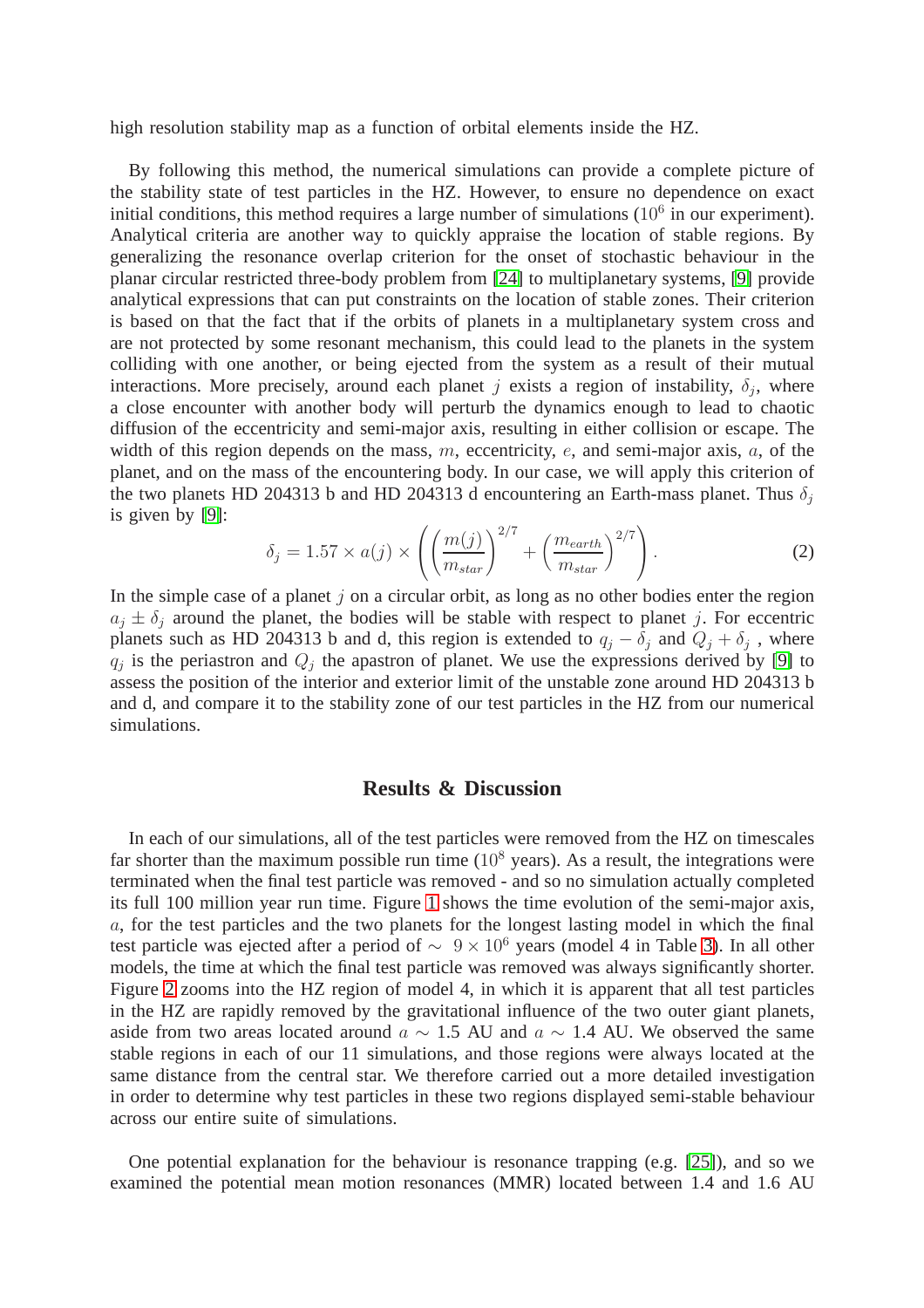

<span id="page-6-0"></span>*Fig. 1: Evolution of the semi-major axis,* a*, for the test particles and planets in model 4. The dotted lines represent the location of the habitable zone.*



<span id="page-6-1"></span>*Fig. 2: Zoom of the HZ region of model 4, following the evolution of the semi-major axis,* a*, for the test particles. The dashed lines represent the location of the habitable zone.*

resulting from the two giant planets, HD 204313 b and d. Particles orbiting around  $a \sim 1.5$  AU have a period  $P_{TP_{1.5}} \sim 667$  days, while particles orbiting around  $a \sim 1.4$  AU have a period  $P_{TP_{1,4}} \sim 601$  days. Thus the ratio between the orbital periods of the particles trapped at 1.5 AU and HD 204313 d is  $P_d/P_{TP_{1.5}} = 4.2$ , suggesting that test particles may possibly be trapped in a 1:4 MMR with HD 204313 d. Similarly, the ratio between the orbital periods of the particles trapped at 1.4 AU and HD 204313 b is  $P_b/P_{TP_{1.4}} = 3.2$ , suggesting that test particles may possibly be trapped in a 1:[3](#page-6-2) MMR with HD 204313  $b^3$ . To test this scenario, we plotted the evolution of the resonant argument,  $\phi$ , for those MMRs:

<span id="page-6-3"></span>
$$
\phi_d = \lambda_{TP} - 4\lambda_d + 3\omega_{TP} \tag{3}
$$

<span id="page-6-4"></span>
$$
\phi_b = \lambda_{TP} - 3\lambda_b + 2\omega_{TP} \tag{4}
$$

<span id="page-6-2"></span><sup>&</sup>lt;sup>3</sup>We note that exact commensurability in the ratio of the periods is not required for the resonant angle to librate. Resonance can occur on a small distance from exact commensurability in dimensionless units of period ratio, which is called 'resonance width' [\[26\]](#page-12-0).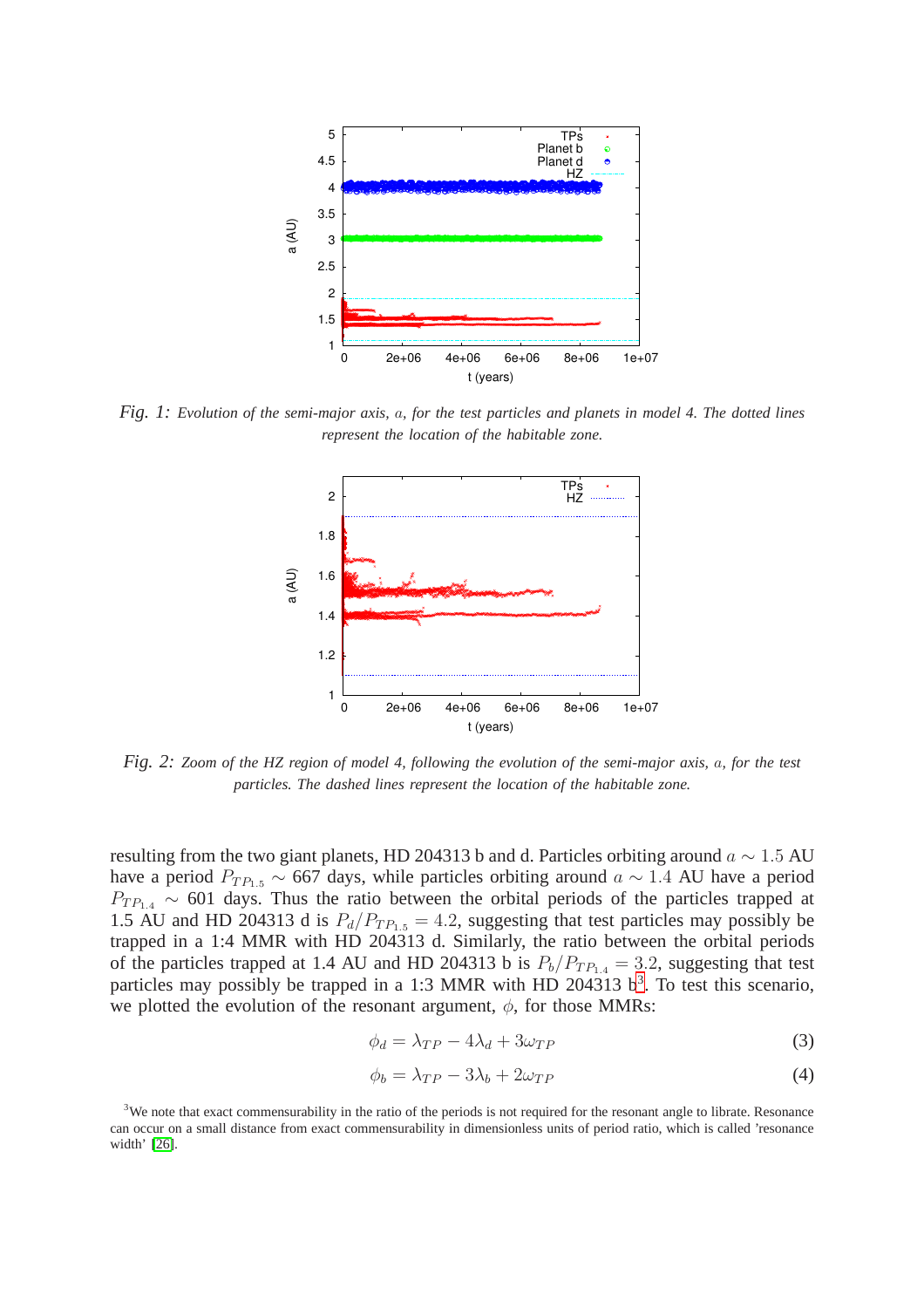

<span id="page-7-0"></span>*Fig. [3](#page-6-3): Variation in the resonant argument*  $\phi_b$  *given by Eq. 3 for the longest living test particle at 1.4 AU of model 4.*



<span id="page-7-1"></span>*Fig. [4](#page-6-4): Variation in the resonant argument*  $\phi_d$  *given by Eq. 4 for the longest living test particle at 1.5 AU of model 4.*

where  $\lambda$  is the mean longitude and  $\omega$  the argument of the periastron. However we found that these resonant arguments did not exhibit libration or any periodic behaviour for any of the test particles tested – as can be seen in Figures [3](#page-7-0) and [4.](#page-7-1)

Since the locations of the semi-stability regions do not match any strong MMRs with HD 204313 b or HD 204313 d, we examined whether the test particles might be trapped in regions where a number of overlapping weak and/or high order MMRs could be combining to create a region of "sticky chaos", acting to stabilise the test particles motion [\[25\]](#page-11-15). We calculated all possible resonances with HD 204313 b or HD 204313 d up to order 51 and plotted their individual resonant arguments with respect to both planets. However, we were unable to identify any clear resonant behaviour. We therefore conclude that no single weak/high order resonance is responsible for these semi-stable regions, although we note that test particles may be captured and stabilised as a result of the overlap between a number of these high-order resonances. In such a scenario, test particles would chaotically hop from one resonance to another, without spending any significant period of time trapped in any specific resonance. Such behaviour has been invoked in the past to explain regions of stability for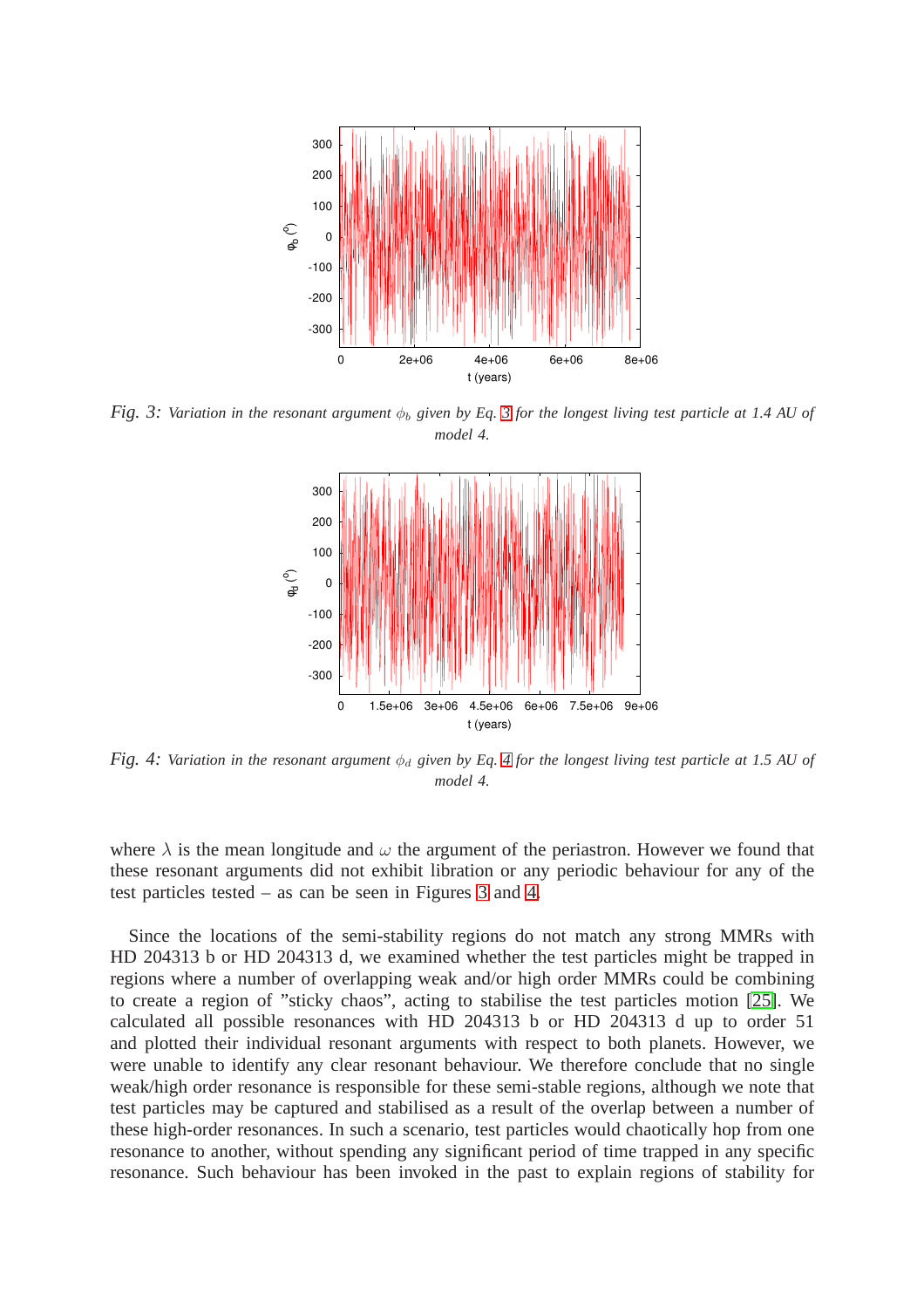

<span id="page-8-0"></span>*Fig. 5: The mean dynamical lifetime of the test particles as a function of (a) the initial semimajor axis,* a*, and eccentricity,* e*, around 1.4 AU, and around (b) 1.5 AU. The lifetime in years is plotted with a logarithmic color scale.*

other exoplanetary systems [\[27\]](#page-12-1).

In order to better define the two semi-stable regions, we produced high resolution maps of the mean dynamical test particle lifetime as a function of their initial orbital elements by running additional simulations with  $10^6$  test particles distributed around 1.4 AU and 1.5 AU. Figure [5](#page-8-0) shows the mean dynamical lifetime of the test particles as a function of the initial semi-major axis, and eccentricity. Whilst stable zones are observed for orbits spanning the entire range of orbital eccentricities tested (between 0 and 0.3), the stability of the test particles is clearly most strongly influenced by the semi-major axis of the test particles orbit. We thus conclude that fine tuning of initial semi-major axis is required to obtain stable orbits within the HZ. However, while all simulations were run for  $10^8$  years, as can be seen in Figure [5,](#page-8-0) the simulations were stable for no longer than  $10^6$  years.

We now compare the location of the two semi-stable regions inside the HZ with the stability map analytically derived using the criterion of [\[9\]](#page-10-8) – see Figure [6.](#page-9-0) The first remark is that planets b and d are mutually located inside their unstable regions and our work therefore supports the conclusions of [\[14\]](#page-11-4) that the 3:2 MMR is responsible for maintaining these two planets in a stable configuration. Whilst the inner limit of the unstable zone of HD 204313 d (i.e. to the left of the innermost green curve in Figure [6\)](#page-9-0) is located between 1.8 AU for highly eccentric particles and 2.8 AU for particles with  $e \sim 0.3$ , the inner limit of the unstable zone of HD 204313 b (i.e. to the left of the innermost red curve in Figure [6\)](#page-9-0) is between 1.4 AU for highly eccentric particles and 1.8 AU for particles with  $e \sim 0.25$ . This map therefore explains why no stable orbits are found exterior to 1.5 AU within the HZ - beyond this semimajor axis, the proximity between additional bodies and the known planets would result in the disruption of the system.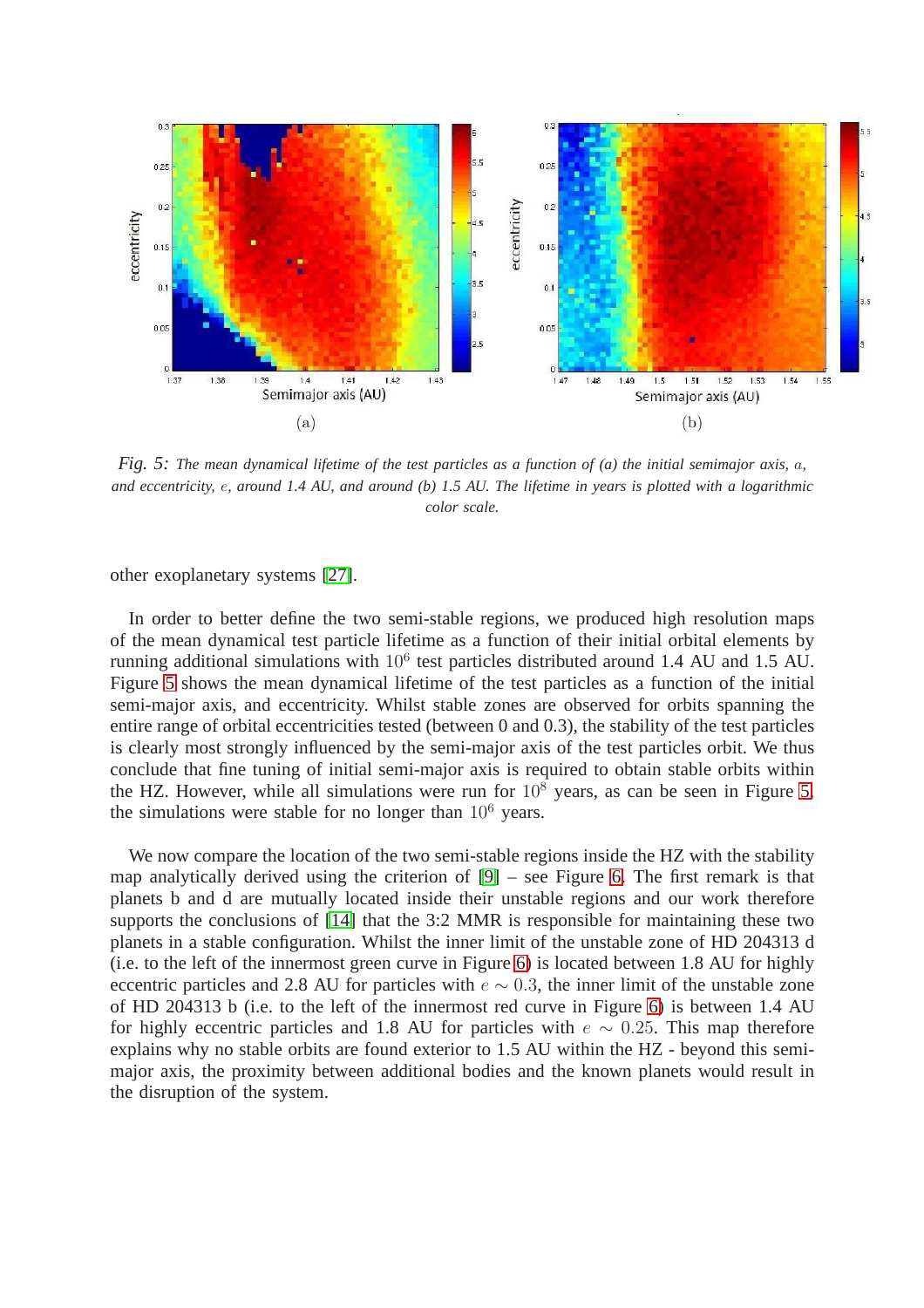

<span id="page-9-0"></span>*Fig. 6: Theoretical stability map for HD 204313. The dots represent the location of the planets HD 204313 b (red) and HD 204313 d (green), while the dashed lines delimit the extended orbit crossing regions around HD 204313 b (red) and HD 204313 d (green).*

# **Conclusions**

We propose a new method to investigate the stability of potential terrestrial planets in the habitable zone of multiplanetary systems. This method combines numerical integrations and an analytical criterion to assess the suitability of the HZ to host additional long-term stable objects. Using atmospheric model criterion, we first defined the location of the HZ before testing its appropriateness to host massless test particles by numerically integrating their orbits on a timescale required for the establishment of life. We examined the resulting stable regions in terms of the presence of any resonance mechanisms, and produced high resolution maps of the test particles lifetime as a function of their initial orbital elements inside the identified stable regions. As a final step, we compared the location of the numerical stable zones with the region allowed by an analytical criteria which checks for orbit crossings. This approach provides a more complete picture of the dynamics of the HZ. We applied this method to the system HD 204313, which is mainly composed of a Sun-like star and two giant planets, HD 204313 b and d, orbiting respectively at 3.04 and 3.95 AU (we ignored HD 204313 c). We report the following results and conclusions:

- Using the 'Runaway greenhouse effect' and 'Maximum greenhouse effect', we defined the HZ of HD 204313 b and d as the region between 1.1–1.9 AU.
- By distributing massless test particles throughout the HZ of the HD 204313 system and testing their stability with numerical simulations, we found two semi-stable regions near 1.4 and 1.5 AU.
- Although no single mean motion resonance up to an order 51 was identified as controlling the evolution of the test particles in those regions, our investigations do not exclude that particles could be trapped due to overlapping weak and high-order resonances with the two outer planets of the system.
- Using the analytical criterion from [\[9\]](#page-10-8), we confirm that the 3:2 MMR between HD 204313 b and d is required to maintain this system in a stable configuration. Moreover, if not protected by any resonance mechanism, no additional planets can be located in the HZ with  $a > 1.5$  AU at the risk of destabilizing the orbits of the two outer giant planets.
- However, it must be noted that these two semi-stable regions remain stable for only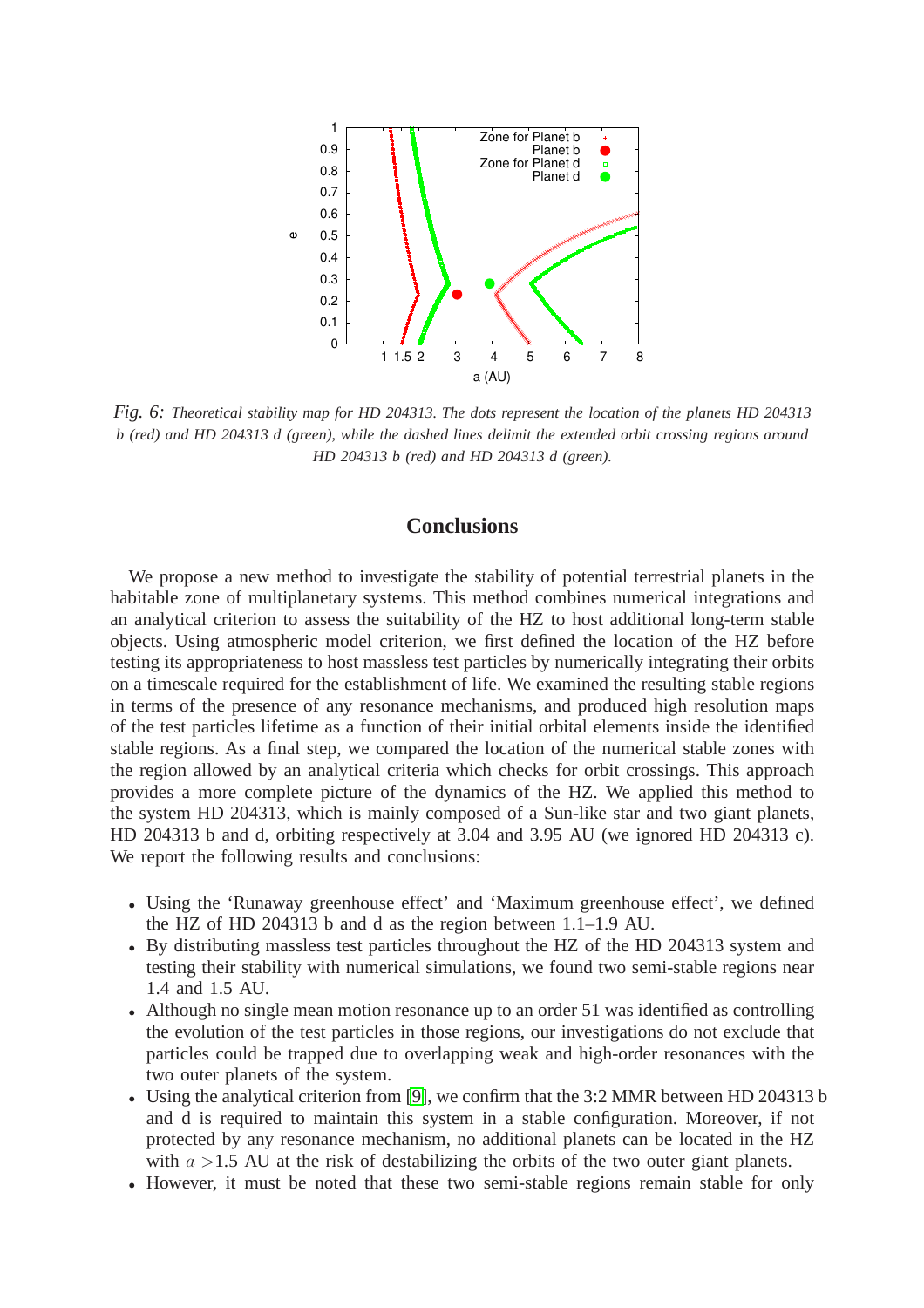a short period of  $\sim$  9 × 10<sup>6</sup> years, which is less than the timescale required for the emergence of life ( $\sim 10^9$  years). Thus those two semi-stable regions are not suitable for a terrestrial planet to develop life.

While we did not find a zone of potential long-term stability and habitability for planets in the HZ of the HD 204313 system, this study established a framework for a larger project that will study many different systems using a similar method. One could follow this approach for all known multiple systems with well constrained orbital elements. Generally one expects low eccentricity systems would have a higher chance of hosting stable Earth-like planet in their habitable zone. If we find multiple systems which can host stable Earth-mass planets in their HZ, these systems could be targeted to search for low-mass planets in future surveys.

# **Acknowledgments**

All simulations were run on the Swinburne supercomputer. LJ was supported by the Swinburne Centre for Astrophysics & Supercomputing. We thank Rosemary Mardling for useful discussions, and the referees for their feedback.

# **References**

- <span id="page-10-0"></span>[1] Borucki, W. J. et al., "Kepler-62: A Five-Planet System with Planets of 1.4 and 1.6 Earth Radii in the Habitable Zone", *Science*, 2013, Vol. 340, pages 587-590
- <span id="page-10-1"></span>[2] Kasting, J. F. and Whitmire, D. P. and Reynolds, R. T., "Habitable Zones around Main Sequence Stars", *ICARUS*, 1993, Vol. 101, pages 108-128
- <span id="page-10-2"></span>[3] Chyba, C. F., "The violent environment of the origin of life: Progress and uncertainties", *Geochimica et Cosmochimica Acta*, 1993, Vol. 57, pages 3351-3358
- <span id="page-10-3"></span>[4] Qian, S.-B. and Liu, L. and Liao, W.-P. and Li, L.-J. and Zhu, L.-Y. and Dai, Z.-B. and He, J.-J. and Zhao, E.-G. and Zhang, J. and Li, K., "Detection of a planetary system orbiting the eclipsing polar HU Aqr", *Monthly Notices of the Royal Astronomy Society*, 2011, Vol. 414, pages L16-L20
- <span id="page-10-4"></span>[5] Horner, J. and Marshall, J. P. and Wittenmyer, R. A. and Tinney, C. G., "A dynamical analysis of the proposed HU Aquarii planetary system", *Monthly Notices of the Royal Astronomy Society*, 2011, Vol. 416, pages L11-L15
- <span id="page-10-5"></span>[6] Wittenmyer, R. A. and Horner, J. and Marshall, J. P. and Butters, O. W. and Tinney, C. G., "Revisiting the proposed planetary system orbiting the eclipsing polar HU Aquarii", *Monthly Notices of the Royal Astronomy Society*, 2012, Vol. 419, pages 3258-3267
- <span id="page-10-6"></span>[7] Hinse, T. C. and Michelsen, R. and Jørgensen, U. G. and Goździewski, K. and Mikkola, S., "Dynamics and stability of telluric planets within the habitable zone of extrasolar planetary systems. Numerical simulations of test particles within the HD 4208 and HD 70642 systems", *Astronomy & Astrophysics*, 2008, Vol. 488, pages 1133-1147
- <span id="page-10-7"></span>[8] Sándor, Z. and Süli, Á. and Érdi, B. and Pilat-Lohinger, E. and Dvorak, R., "A stability catalogue of the habitable zones in extrasolar planetary systems", *Monthly Notices of the Royal Astronomy Society*, 2007, Vol. 375, pages 1495-1502
- <span id="page-10-8"></span>[9] Giuppone, C. A. and Morais, M. H. M., and Correia, A. C. M., "A semi-empirical stability criterion for real planetary systems with eccentric orbits ", *arXiv*: 1309.6861, 2013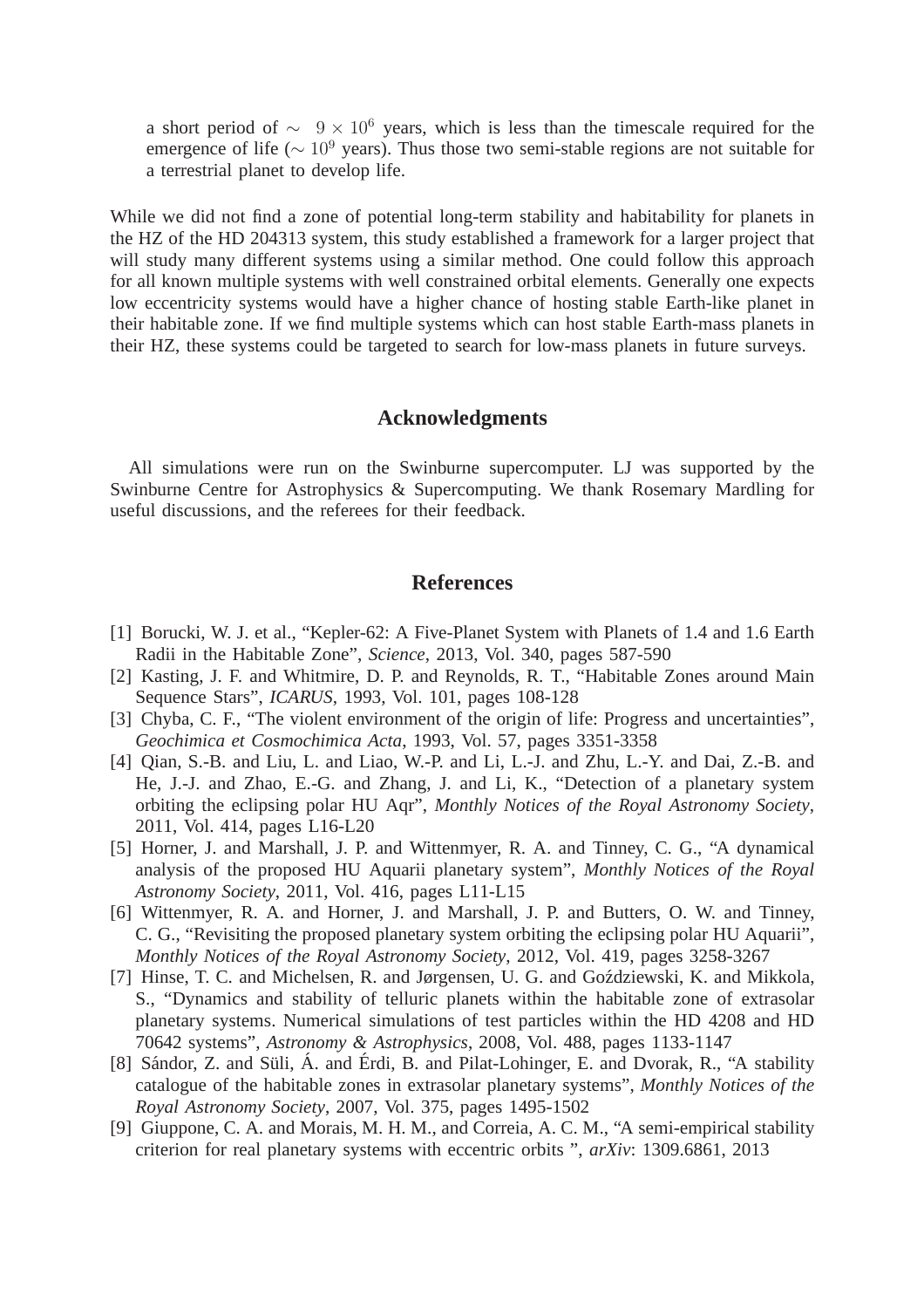- <span id="page-11-0"></span>[10] Deck, K. M. and Payne, M. and Holman, M. J., "First-order Resonance Overlap and the Stability of Close Two-planet Systems", *The Astrophysical Journal*, 2013, Vol. 774, page 129
- <span id="page-11-2"></span><span id="page-11-1"></span>[11] Levison, H. F. and Duncan, M. J., "The long-term dynamical behavior of short-period comets", *ICARUS*, Vol. 108, 1994, pages 18-36
- [12] Kharchenko, N. V. and Roeser, S., "All-sky Compiled Catalogue of 2.5 million stars", *VizieR Online Data Catalog*, 2009, Vol. 1280
- <span id="page-11-3"></span>[13] Casagrande, L. and Schönrich, R. and Asplund, M. and Cassisi, S. and Ramírez, I. and Meléndez, J. and Bensby, T. and Feltzing, S., "New constraints on the chemical evolution of the solar neighbourhood and Galactic disc(s). Improved astrophysical parameters for the Geneva-Copenhagen Survey", *Astronomy & Astrophysics*, 2011, Vol. 530, pages A138
- <span id="page-11-4"></span>[14] Robertson, P., Horner, J. Wittenmyer, R. A., Endl, M., Cochran, W. D., MacQueen, P.J., Brugamyer, E. J., Simon, A. E., Barnes. S. I. and Caldwell, C., "A Second Giant Planet in 3:2 Mean-motion Resonance in the HD 204313 system", *The Astrophysical Journal*, Vol. 754, Issue 1, 2012, article id. 50
- <span id="page-11-6"></span><span id="page-11-5"></span>[15] Sneden, C., "The nitrogen abundance of the very metal-poor star HD 122563", *The Astrophysical Journal*, 1973, Vol. 184, pages 839-849
- [16] Ségransan, D. and Udry, S. and Mayor, M. and Naef, D. and Pepe, F. and Queloz, D. and Santos, N. C. and Demory, B.-O. and Figueira, P. and Gillon, M. and Marmier, M. and Mégevand, D. and Sosnowska, D. and Tamuz, O. and Triaud, A. H. M. J, "The CORALIE survey for southern extrasolar planets. XVI. Discovery of a planetary system around HD 147018 and of two long period and massive planets orbiting HD 171238 and HD 204313", *Astronomy & Astrophysics*, 2010, Vol. 511, page A45
- <span id="page-11-7"></span>[17] Mayor, M. and Marmier, M. and Lovis, C. and Udry, S. and Ségransan, D. and Pepe, F. and Benz, W. and Bertaux, J. -. and Bouchy, F. and Dumusque, X. and Lo Curto, G. and Mordasini, C. and Queloz, D. and Santos, N. C.., "The HARPS search for southern extrasolar planets XXXIV. Occurrence, mass distribution and orbital properties of super-Earths and Neptune-mass planets", *arXiv*: 1109.2497v1, 2011
- <span id="page-11-8"></span>[18] Underwood, D. R. and Jones, B. W. and Sleep, P. N., "The evolution of habitable zones during stellar lifetimes and its implications on the search for extraterrestrial life", *International Journal of Astrobiology*, Vol. 2, 2003, pages 289-299
- <span id="page-11-9"></span>[19] Jones, B. W. and Underwood, D. R. and Sleep, P. N., "Prospects for Habitable Earths in Known Exoplanetary Systems ", *The Astrophysical Journal*, Vol. 622, 2005, pages 1091-1101
- <span id="page-11-10"></span>[20] Jones, B. W. and Underwood, D. R.and Sleep, P. N., "Which exoplanetary systems could harbour habitable planets?", *International Journal of Astrobiology*, 2006, Vol. 5, pages 251-259
- <span id="page-11-11"></span>[21] Menou, K. and Tabachnik, S. ,"Dynamical Habitability of Known Extrasolar Planetary Systems", *The Astrophysical Journal*, 2003, Vol. 583, pages 473-488
- <span id="page-11-12"></span>[22] Kopparapu, R. K. and Ramirez, R. and Kasting, J. F. and Eymet, V. and Robinson, T. D. and Mahadevan, S. and Terrien, R. C. and Domagal-Goldman, S. and Meadows, V. and Deshpande, R., "Habitable Zones around Main-sequence Stars: New Estimates", *The Astrophysical Journal*, Vol. 770, 2013, page 82
- <span id="page-11-13"></span>[23] Chambers, J. E., "A hybrid symplectic integrator that permits close encounters between massive bodies", *Monthly Notices of the Royal Astronomy Society*, Vol. 304, 1999, pages 793-799
- <span id="page-11-14"></span>[24] Wisdom, J., "The resonance overlap criterion and the onset of stochastic behavior in the restricted three-body problem", *Astronomical Journal*, 1980, Vol. 85, pages 1122-1133
- <span id="page-11-15"></span>[25] Lykawka, P. S. and Mukai, T., "Resonance sticking in the scattered disk", *ICARUS*, 2007, Vol. 192, pages 238-247